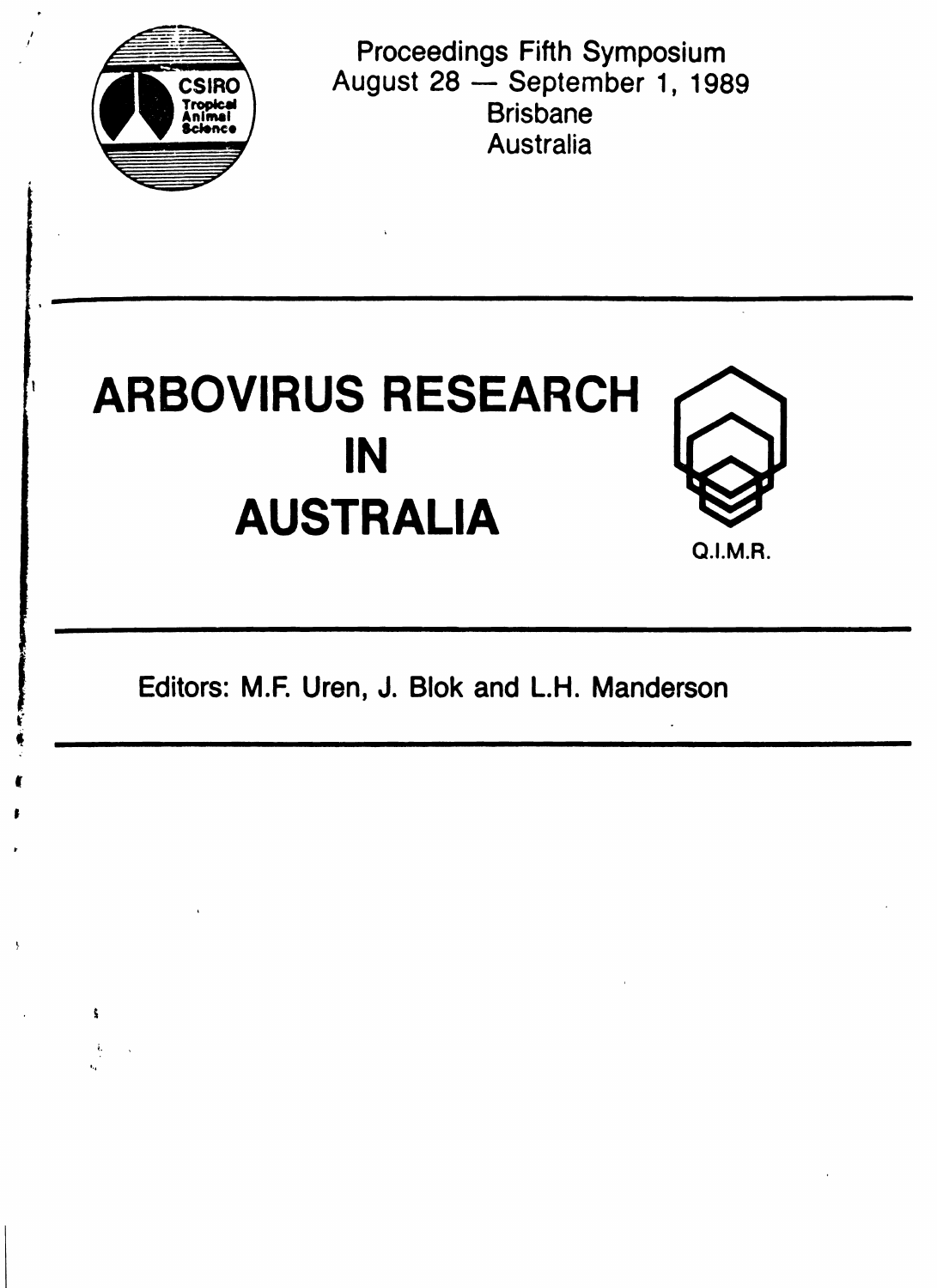#### ARBOVIRUS RESEARCH IN AUSTRALIA-PROCEEDINGS 5TH SYMPOSIUM

support and especially that of the mayor whom we first approached in April 1987, we believe that introduction of Mesocyclops may be integrated into a sustainable 'bottom up' programme.

#### **REFERENCES**

- Arnasson AN (1972) Parameter estimates from markrecapture experiments on two populations subject to<br>migration and death. Res Popul Ecol 13: 97-113.
- Lardeux F (1987) Lutte biologique contre Aedes polynesiensis avec le copepode Mesocyclops aspericornis. Experimentation a Rangiroa. I — Evaluation avant traitement -<br>Traitement. Doc Institut Territorial de Recherches<br>Medicales Louis Malards (Tahiti) no. 13/87/ITRM/Doc-Ent: 69p.
- Lardeux F, Faaruia M, Colombani L and Frogier H (1988a) Lutte biologique contre *Aedes polynesiensis* avec le<br>copepode *Mesocyclops aspericornis*. Experimentation a Rangiroa. II — Evaluation trois mois apres traitement.<br>Doc Institut Territorial de Recherches Medicales Louis Malarde (Tahiti) no. 14/88/ITRM/Doc-Ent.: 63 p.
- Lardeux F, Sechan Y, Faaruia M and Tuhiti P (1988b) Lutte biologique contre Aedes polynesiensis avec le copepode Mesocyclops aspericornis. Experimentation a Rangiroa. Mesociation six mois appearantement. Doc Institute<br>IV — Evaluation six mois appearantement. Doc Institut<br>Territorial de Recherches Medicales Louis Malarde<br>(Tahiti) no. 15/88/ITRM/Doc-Ent.: 45 p.
- Riviere F, Sechan Y and Kay BH (1986) The evaluation of predators for mosquito control in French Polynesia. Arbovirus Research in Australia Proc 4th Symp 150-154
- Riviere F and Thirel R (1981) La predation du copepode Mesocyclops leuckarti pilosa (Crustacea) sur les larves de Aedes (Stegomyia) aegypti et Ae. (St.) polynesiensis: essais preliminaires d'utilisation comme agent de lutte<br>biologique. Entomophaga 26: 427-439.
- Riviere F, Kay BH, Klein J-M and Sechan Y (1987)<br>Mesocyclops aspericornis (Copepoda) and Bacillus<br>thuringiensis var. israelensis for the biological control of Aedes and Culex vectors (Diptera: Culcidae) breeding in crab holes, tree holes, and artificial containers. J Med<br>Entomol 24: 425-430.

### ISSUES IN THE DEVELOPMENT OF CYCLOPS FOR MOSOUITO CONTROL

# G G Marten\*

# Division of Vector-Borne Viral Diseases, Center for Infectious Diseases, Centers for Disease Control, Fort Collins, CO 80522, USA \*Mailing address: New Orleans Mosquito Control Board, 6601 Lakeshore Drive, New Orleans, LA 70126, USA.

Cyclopoid copepods are tiny crustaceans with unusual promise for the biological control of mosquito larvae. Cyclops have been used only for container-breeding Aedes and the introduction of cyclops to a container can lead to larvae control that lasts for months or even years (Marten 1984; Suarez et al 1984; Riviere et al 1987a; Marten 1989). Cyclops may be of use for controlling other species of mosquitoes (Mian et al 1986; Marten et al 1989).

Cyclops biology has been reviewed by Dussart (1969) and Wyngaard and Chinnappa (1982). Cyclops are one of the most common forms of freshwater zooplankton and are found in the breeding habitats of many species of mosquitoes. Most species of cyclops are too small to kill mosquito larvae; only the larger species are larvivorous. Like larvivorous fish, cyclops have a diet that is broad enough *(including)* phytoplankton, protozoa and small aquatic invertebrates such as rotifers) to support large populations with a correspondingly high capacity for predation, independent of the supply of mosquito larvae. The larger species are known to prevent mosquito development in about 10% of breeding habitats (Marten 1984; Marten et al 1989).

Cyclops should be particularly useful in situations where larvivorous fish are not effective. Their small size allows free movement through aquatic vegetation where mosquito larvae can

hide from fish. They can thrive in aquatic habitats, such as containers or temporary pools, which lack the macroinvertebrates that fish require as food. Many cyclops species can survive when temporary water bodies dry up. Mass production and transport of these tiny crustaceans is considerably less expensive than fish (Riviere et al 1987b).

There are numerous details to be worked out before cyclops are a routine part of mosquito control. Some of the main concerns are:

(1) selection of cyclops species that are most effective for a particular application;

(2) production, storage and distribution of cyclops on a large scale;

(3) integration of cyclops into practical mosquito control.

I shall comment on these concerns from the perspective of my recent experience in New Orleans, where I tested 5 local species of cyclops for biological control of Ae albopictus larvae by introducing the cyclops to ca 1000 discarded tyres (Marten 1989).

#### **SPECIES SELECTION**

There are ca 400 species of freshwater cyclops worldwide. More than 50 species should prey on mosquito larvae. Some criteria for species selection are:

(1) effectiveness as a larval predator;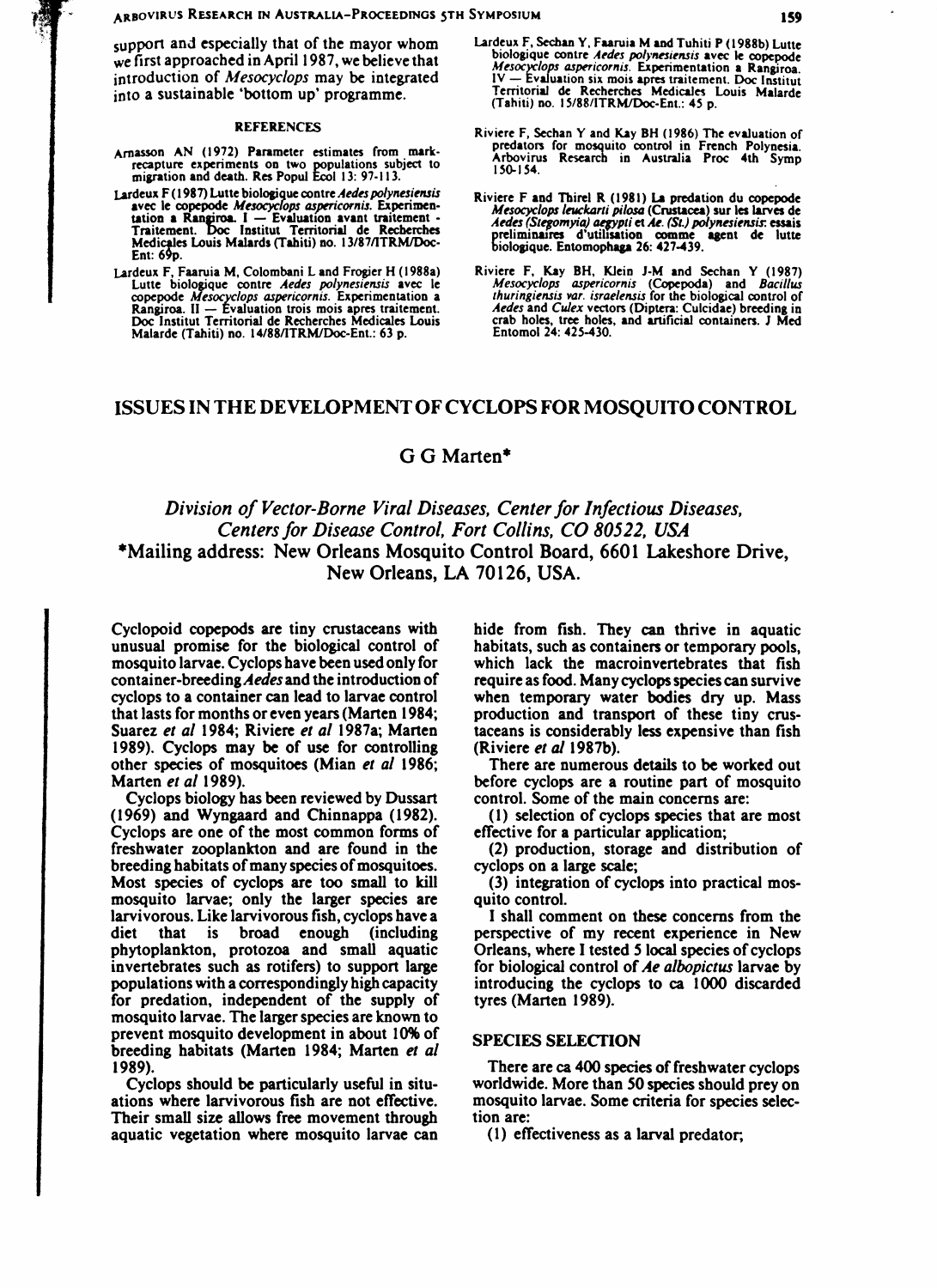(2) success in establishing a population when introduced to habitats where treatment is desired;

(3) long-term survival in a breeding habitat;

(4) convenience and cost of production, storage and distribution.

Effectiveness as a predator is a primary consideration. As a rule, effectiveness is in simple proportion to size. (I have observed one exception. *Homocyclops ater* is a large species that does not prey on mosquito larvae at all.) Without exception, ranking of the *S* larvivorous cyclops species in New Orleans as predators follows the same order as their size: *Macrocyc!ops albidus, Mesocyclops* sp. *(M leuckarti* species group), *Mesocyclops edax, Acnathocyclops verna/is,* and *Diacyclops navus. M albidus* is the largest; not only adults but also large copepodids prey on *Ae albopictus* larvae. Natural populations of *M albidus* in tyres seldom allow a single larva to survive, even if 1000 first instars are placed in a tyre at the same time. At the other extreme is *D navus,* the smallest larval predator. Only adult *D navus* prey on mosquito larvae, and their attacks are timid. They often abandon an attack as soon as they make contact with a larva. An average of 17% of *Ae albopictus* larvae survive *D navus*  predation under field conditions.

How effective does larval predation have to be for biological control? The answer seems to be nearly 100% in the case of container habitats, particularly if more larvae hatch into the container than can be supported by available food resources (Fig I). A first-instar predator like cyclops may thin a larval population without reducing the number of mosquitoes that emerge.

Cyclops can be useful only if they can establish a large population whenever they are introduced to a particular habitat. It is only necessary to introduce mature females, males being unnecessary because females are inseminated for life as soon as they reach maturity. I have found the probability for a single adult female to establish a population in a tyre is ca 50%. I routinely introduce 10 females.

Introductions appear to be most successful with species and strains that occur naturally in a given habitat. The success rate has been 96% or<br>better when introducing *Macrocyclops*, beta*Macrocyclops*, *Acanthocyc!ops,* or *Diacyc!ops* to tyres. Natural populations of these species are found occasionally in tyres. The success rate is closer to 100% with strains of these species that are derived from natural tyre populations. The establishment rate has been only 80-90% for *Mesocyclops,* which does not occur naturally in tyres in New Orleans.

Cyclops can persist indefinitely in a container habitat as long as there is water and a food supply. Container habitats seldom have animals that prey on cyclops *(Toxorhynchites* larvae prey on cyclops, but they do not reduce cyclops populations significantly). Mosquito larvae are often the only significant competitors in containers.

In general, an aquatic habitat has sufficient food for cyclops if there is sufficient food for mosquito larvae. However, some containers are marginal for both mosquito larvae and cyclops because they lack organic matter inputs (eg leaf fall) that serve as an ultimate source of food. -Introduction of cyclops to a marginal container can be facilitated by including a small quantity of



*Figure 1.* Experimental relationship between the emergence of adult *Ae albopictus* from a container and input of first-instar larvae to a container habitat (GG M, unpublished data).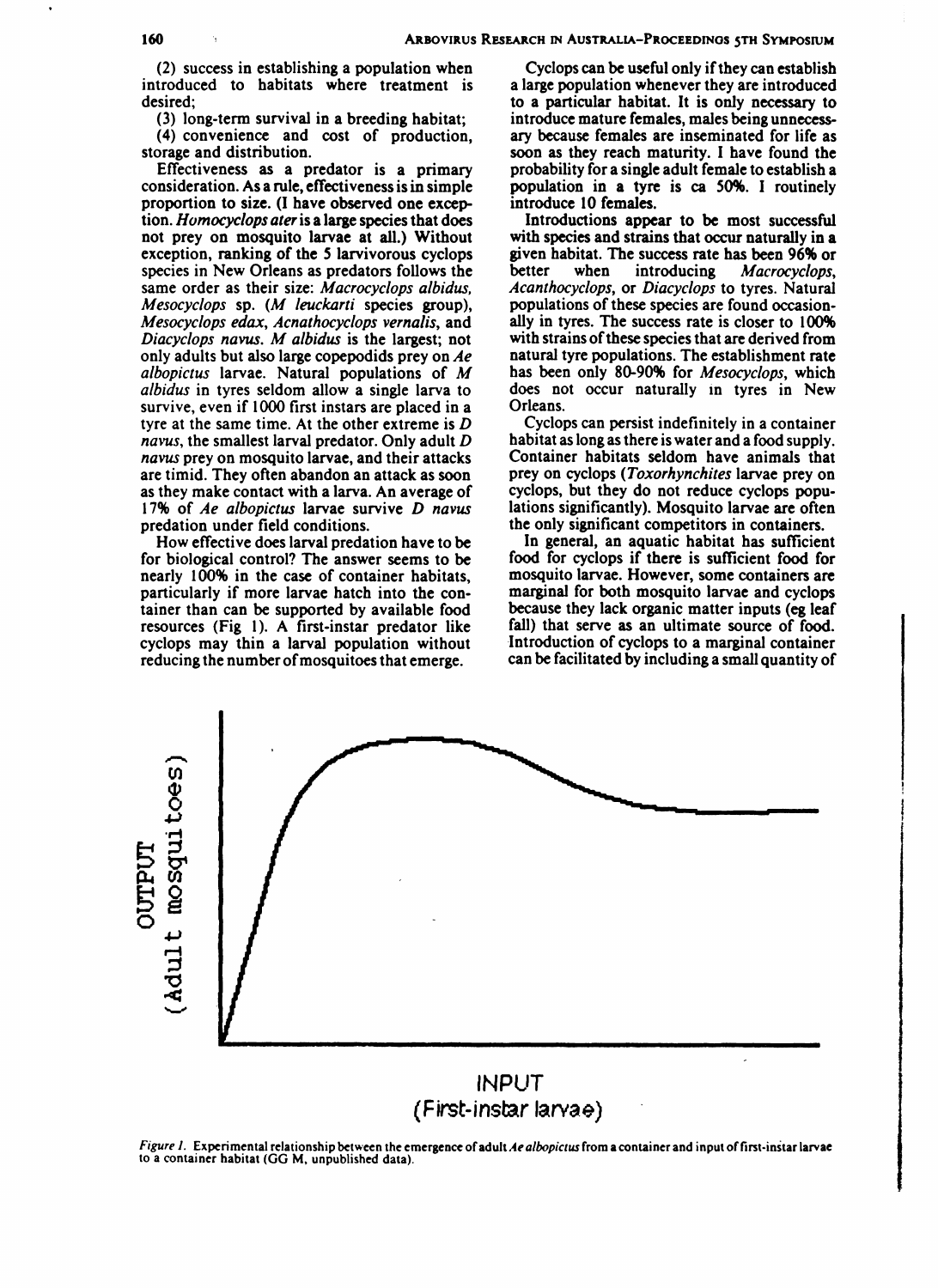#### ARBOVIRUS RESEARCH IN AUSTRALIA-PROCEEDINGS 5TH SYMPOSIUM 161

organic substrate (eg wheat seed) and an inoculum of organisms to serve as food.

Desiccation resistance is the key to long-term survival in temporary breeding habitats. The *5*  cyclops species examined in New Orleans differ significantly in their resistance to desiccation. Eggs and nauplii are not resistant to desiccation, but copepodids and adults of some species can survive for months when their habitat dries up, provided there is soil or litter to conserve a pocket of moisture around the animal. The cyclops are active within minutes after there is water once again. Copepodids survive best. I have observed variation in the desiccation resistance of different species, not only in controlled laboratory experiments but also in the field when tyres dry out. One species may survive in every tyre when another species survives in none.

Virtually nothing is known about introducing cyclops to groundwater habitats. The prospects for simple introduction seem best in temporary pools with a limited fauna. The major complication in permanent water is probably planktivorous fish, which shape the species composition of zooplankton by way of their feeding preferences (Hurlbert and Mulla 1981). It is conceivable that some species of larvivorous fish are creating mosquito breeding habitats because their predation on mosquito larvae is exceeded by the detrimental effect of their predation on larvivorous cyclops. On the other hand, some species of fish may encourage larvivorous cyclops. In general, we need a better understanding of the effect of plants and animals in the aquatic environment on the abundance of large cyclops species that prey on mosquito larvae.

One significant issue is whether exotic cyclops species should be used for biological control. A few cyclops species, most likely the largest, will be most effective as larval predators, and they could be of use beyond their natural geographic range. On the other hand, local species should be best adapted to local conditions and best able to establish and maintain a population when introduced to local mosquito breeding habitats. Because local species avoid risks of undesirable environmental impacts due to introducing an exotic, it seems prudent to use local species instead of exotics until we have more experience using cyclops for mosquito control.

Another issue is whether to use a single species of cyclops or a mix of species. Possible advantages of a mixture are:

(1) the food resources of 2 species may differ, providing a basis for the combined population to be greater than 1 species alone;

(2) the hunting habits of 2 species may differ, so 2 species cover a breeding habitat more completely than one;

(3) differences in tolerances to environmental stresses may allow one species to survive when another is wiped out.

My general experience in introducing 2 cyclops speciestogether in the field is that the 2 species do

tend to have a combined population greater than either alone. However, one of the species usually predominates in the long term. Larval predation is inferior in a mixture where an inferior predator predominates. Natural mixtures of*Macrocyclops*  and *Diacyclops* in tyres reduced Ae *albopictus*  larvae by 95% (Marten 1989), while *Macrocyclops* by itself consistently killed all-the larvae. My field trials with mixtures of effective species have shown that they perform at least as well as either species alone, but not significantly better than the best species by itself. Species mixtures deserve further investigation, but so far they are not worth the effort.

Differences between strains can be extremely important. Morphologically indistinguishable cyclops  $-$  sibling species (Price 1958) or different strains of the same species  $-$  may differ substantially as larval predators. I have a strain of *D navus* that preys on *Aedes* larvae and one that does not. I have a strain of *M albidus* that survives drying in tyres and one that does not.

An important consequence of this variation in cyclops performance is the opportunity to breed desirable characteristics into colonies used for mosquito control. An equally important implication is the need to monitor cyclops colonies for deterioration. Selection under culture conditions may fail to maintain natural voracity as a predator or resilience to environmental stresses.

#### MASS PRODUCTION AND DISTRIBUTION

A basic issue for mass production of cyclops is whether or not the production should be centralised. An advantage of centralised production is its scope to employ any mode of production that is most effective. A disadvantage is tbe cost of transporting cyclops to where they will be used. Transport costs should be less when production is closer to the point of application; decentralised production can also be tailored to local needs. A limitation of decentralised production is that only simple production technologies would be feasible in most instances.

The range of possibilities for cyclops production can be illustrated by 2 very different approaches: (1) "industrial" production and (2) harvesting natural population from ponds. Industrial production is sophisticated and intensive. It uses select microorganisms as food in bottles, tanks, or vats under controlled conditions. Inputs are high and so are yields. I am presently using shallow fibreglass pans assembled in a rack. Food for the cyclops consists of bacteria, flagellates, ciliates and rotifers, using wheat seed as a substrate. The food organisms have been selected for their ability to withstand intense grazing by cyclops while providing nutritious food for each developmental stage. The system can produce as many as *SO,OOO*  copepodids or 10,000 adult cyclops per square foot of floor space per month (depending on the species). Capital and labour costs are relatively high.

Ideally the only labour required to harvest a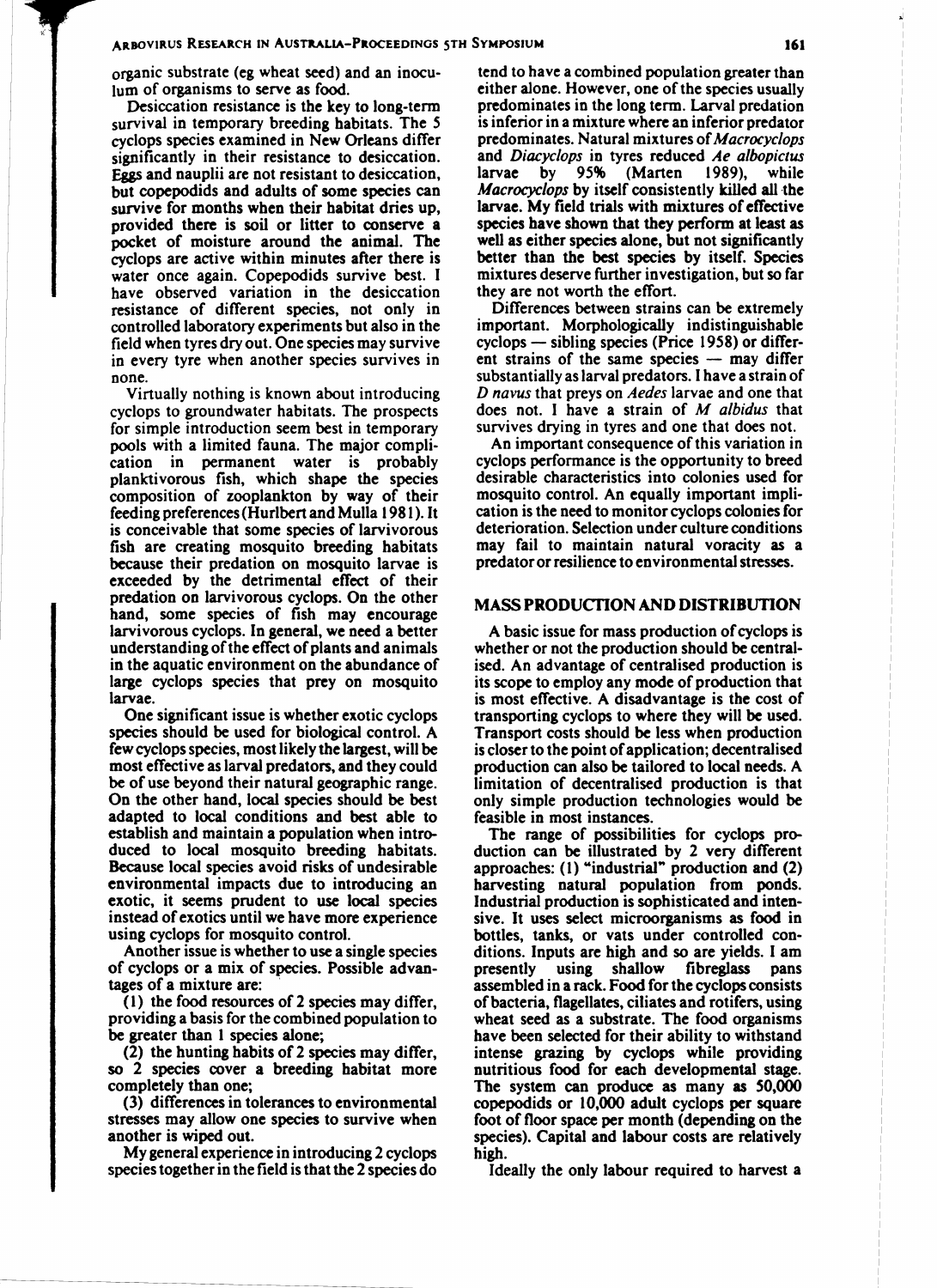natural cyclops population is dragging the pond with a plankton net. Millions of cyclops can be removed in a few hours if the cyclops are numerous. Prawn ponds are an example of ponds that are highly productive because food is provided for the prawns. Ponds without fish sometimes contain enormous numbers of cyclops. In the case of prawn ponds, capital and maintenance costs are assumed by the prawn producers. However, there are limitations to harvesting natural populations of cyclops. It is typical for a pond to contain several species of cyclops, not just the one desired for mosquito control purposes. Even if there is one species of cyclops, there may be a substantial labour requirement to separate the cyclops from other aquatic animals that are mixed with cyclops in the harvest. There is very little control. A pond with many cyclops 1 month may have few the next month. It may be necessary to draw on a large number of ponds to ensure that at least 1 will have a large cyclops population at a given time. Cyclops from a pond that is highly productive because of sewerage or other wastes may present a health hazard.

The best production system for most places will probably lie between the 2 extremes  $-$  a managed artificial pond. Details of management remain to be worked out. We can expect the depth should be no more than a few inches because production is limited by oxygen exchange when the water is deeper. An organic substrate (e.g. wheat seed) should be provided for intense production. An infusion of bacteria and protozoa should be sufficient food for most species of cyclops.

A major factor in pond management will be maintaining the fauna and flora to exclude animals that prey on cyclops or compete with them (eg cladocera or other species of copepods). Animals that are about the same size as cyclops can be a nuisance because they are difficult to separate from cyclops by straining. The role of phytoplankton could be an issue. Although phytoplankton are the principle food of cyclops (particularly juveniles) in nature, the nutritional value of phytoplankton for cyclops is much lower than protozoa (Brandl and Fernando 1975). My experience in the laboratory indicates that phytoplankton detract from intense production. This remains to be verified for ponds, but it could be difficult to exclude phytoplankton from eutrophic ponds that are out in the open.

I have found that cyclops can be stored for months at high densities in water at *S·C.* A hundred thousand can be stored in a  $1 \text{ L}$ container, and no food is necessary. It is not possible to crowd cyclops at temperatures high enough for them to be active. Not only are there problems of oxygen supply, starvation, and fouling of the water, but some species of larvivorous cyclops prey upon one another when crowded.

Refrigeration may not be the most desirable way to store and transport cyclops on a large scale. Given the tolerance of many cyclops species to desiccation, it should be possible to store large numbers densely packed in solid material that is slightly damp. It may even be possible to encapsulate them in a dry granular preparation that falls apart when placed in water.

What is the best developmental stage for cyclops to be stored? Copepodids have a capacity to go into dormancy that enables them to survive environmental stresses better than nauplii or adults (Watson and Smallman 1971). They seem to survive storage best. Inseminated females are desirable because they make the introduction of males unnecessary. Females are normally inseminated during the last copepodid stage before becoming adults. It should be possible to store them immediately after insemination.

Work remains to be done on means ofapplying cyclops to breeding sites. Container breeding sites that are widely dispersed over residential areas require application container by container. Cyclops can be squirted without injury from a simple backpack sprayer with a *5* mm hole in the nozzle. Broadcast spraying may be more appropriate for aggregations of containers such as tyre piles. Broadcast spraying will entail considerable waste of cyclops, but it may be the only practical means of introducing cyclops to large tyre piles where introduction is necessary below the surface layer.

#### INTEGRATION INTO MOSQUITO **CONTROL**

For what kinds of mosquitoes can cyclops be employed? Their effectiveness for *Aeaegypti* and related species is well documented. They can also be effective predators of *Anopheles* larvae. *An albimanus* larvae are virtually absent from groundwater breeding sites. in Latin America where *Mesocyclops* are abundant (Marten *et al*  1989). Introduction of*Mesocyclops longisetus* to small ponds reduced the survival of *An albimanus* larvae by 90% (GG M, MO Menendez and M Montufar-Garcia, unpublished data).

In general, cyclops are not effective predators of*Culex* larvae. It is common to see *Culex* larvae co-existing with larvivorous cyclops. The reason seems to be that bristles on *Culex* larvae frequently cause cyclops to abandon their attack. *Macrocyclops* and *Mesocyclops* prey on *Culex*  larvae to some extent, and they may be effective enough with some species of*Culex* to beofuse for biological control (Mian *et al* 1986). A search should continue for cyclops species that are particularly effective against *Culex.* 

Larvivorous cyclops will be most effective when used in combination with other forms of larval control such as fish, indigestible algae (Marten 1986, 1987), *Toxorhynchites* (Focks *et al*  1986), larvicides, or adulticides. In Hawaii I observed *M asper;cornis* to thrive in water with an abundance of indigestible green algae *Kirchneriella irregular;s* that killed *Ae albop;ctus*  and *Cx quinquefasciatus* larvae (Marten 1984).

*Toxorhynchites* larvae can be particularly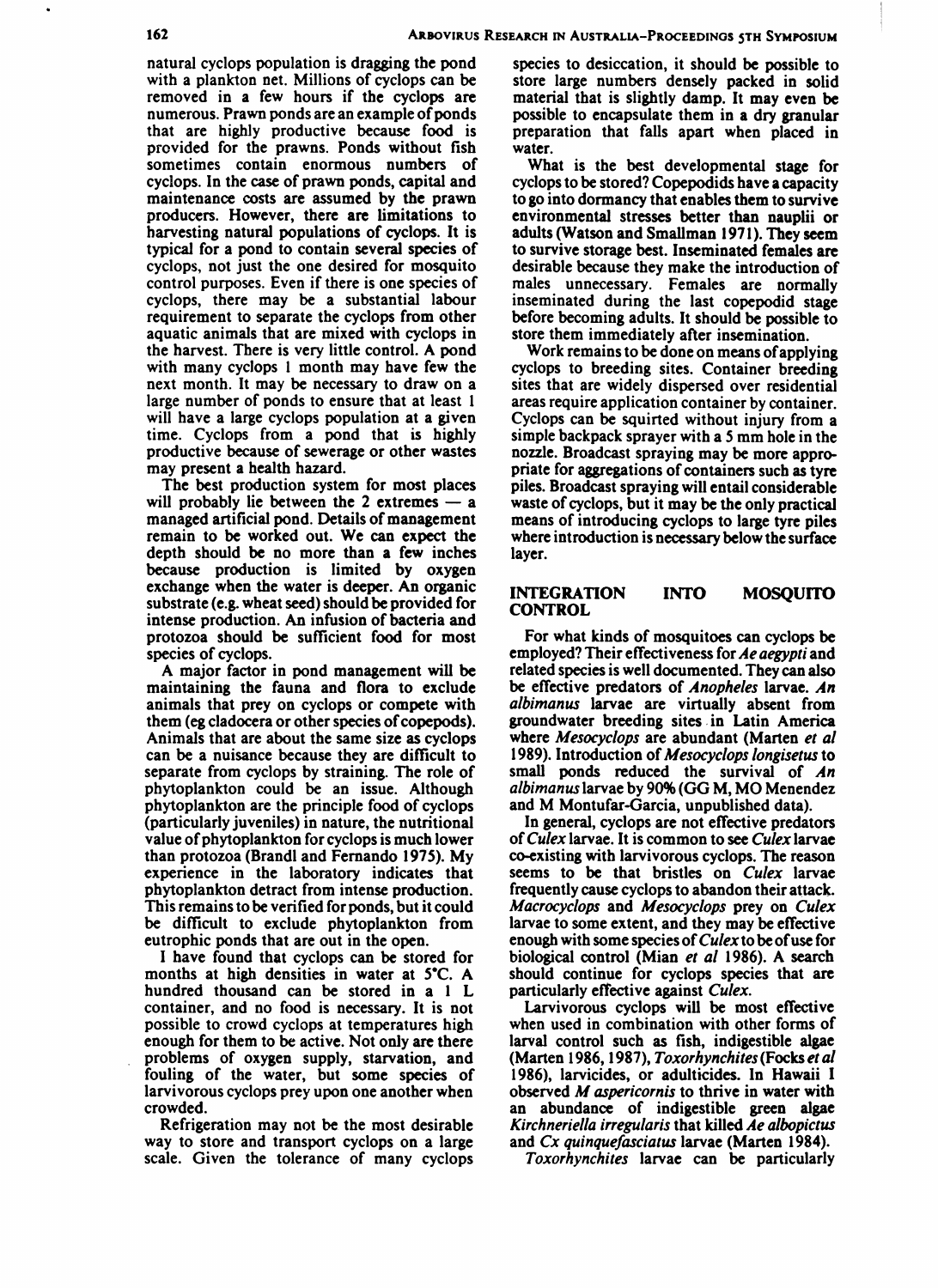belpful when combined with species of cyclops that are not strong enough predators to eliminate all the mOSQuito larvae by themselves. For example, incomplete predation by *Acanthocyclops* and *Mesocyclops* in the New Orleans field trials often thinned overcrowded populations of  $\boldsymbol{A}e$  albopictus larvae without reducing the production of adult mosquitoes very much (Table I). Because *Toxorhynchiles* are effective predators of third and fourth instar larvae, they complement fint-instar predation by cyclops. Larvae of *T rutilus*, the native species of *Toxorhynchites* in New Orleans, were in about balf the tyres in the study. Although *T ruti/us*  reduced *Ae albopictus* larvae and pupae only 74% when by itself, Table 1 shows that nearly all the larvae and pupae were eliminated when *T ruti/us*  was together in tyres with *Acanthocyclops* or Mesocyclops.

Cyclops are compatible with certain larvicides (W Che and GG M, unpublished data). They reproduce, complete their life cycle, and maintain normal populations at a pennethrin concentration several hundred times necessary for a 100% kill of *Ae albopictus* larvae. The same is true at a *Bti* concentration several thousand times the lethal dose for *Ae albopictus*. The use of a larvicide with cyclops can accelerate the impact of cyclops treatment on mosquito production by 1 or 2 months. It can take a few weeks for a cyclops population to build up, and without a larvicide it takes several more weeks for the large larvae in a container to clear out. A larvicide can kill all larvae immediatdy and the cyclops can take over as tbe larvicide wears off. Ultimately larval predators must be evaluated in terms of their impact on adult mosquito populations. Does a 90% reduction in mosquito production reduce the mOSQuito population correspond· ingly? I am not aware of answers to this question in the scientific literature, but the answers are critical to achieving acceptable reductions in adult mosquito populations.

Secondly, bow soon does an adult population of mosquitoes respond to a reduction or elimination of larvae? This depends on the natural mortality rate of the adult population. In New Orleans we conducted experiments with Ae *albopictus* populations at isolated tyre piles. The

#### TABLE 1

Reduction of *Ae albopictus* larvae and pupae by Toxorhynchites rutilus in tyres with cyclops.<sup>•</sup>

|                               | <b>Acanthocyclops</b><br>vernalis |                             | Mesocyclops sp.<br>(M leuckarti<br>group) |     |
|-------------------------------|-----------------------------------|-----------------------------|-------------------------------------------|-----|
|                               |                                   | Larvae Pupaet Larvae Pupaet |                                           |     |
| <b>Cyclops</b><br>Cyclops and | 90%                               | 39%                         | 95%                                       | 80% |
| Toxorhynchites                | 96%                               | 97%                         | 99%                                       | 99% |

\* Percentage reduction is in comparison with control lyres that contained neither cyclops nor  $\overline{T}oxorhynchites$  (Source: Marten 1990).  $\overline{T}$  The number of pupae can be considered an indicator of the production of adult mosquitoes.

lyres were treated with *!Jacrocrc/ops* to assess the impact of cyclops not only on larvae but also their impact on the adult mosquito population.  $Ae$ *albopictus* larvae disappeared entirely from the lyre piles 8-10 weeks after introducing *Macrocyclops.* The decline in adults lagged about 2 weeks behind the decline in larvae, but once the adult population was small, it lingered longer than the larvae, disappearing about a month after the larvae. Elimination of the adult population could be accelerated by combining adulticiding with cyclops. Cyclops are sensitive to organophosphates, but pyrethroids should be compatible.

Finally, there may be some medical issues associated with particular uses of cyclops. One of the most promising applications is Ae *aegypti* in drums, cisterns and vases used to store domestic water. Is there any harm in swallowing cyclops? Probably not, as long as they are not infected with guinea worm. While some species of cyclops are alternate hosts for tbis parasite, it is not a problem in most areas. Even where it is a problem, the use of cyclops should not present a hazard unless people bathe in the water. Another question concemina drinkina water is whether cyclops tbat eat mosquito larvae infected with a human pathogen can themselves become infected and transmit the pathogen to humans. It appears highly unlikely but should be verified.

In conclusion, we appear to be on the threshold of a major new form of biological control for mosquito larvae. We now know that the right species of cyclops CAn completely eliminate certain species of mosquitoes from certain breeding habitats for extended periods. So far, this impressive degree of control has only been demonstrated for container·breedina *Aedes,* but there are numerous other possibilities to be explored, such as Anopheles and flood-water *Aedes.* Mass production, storaae and application of cyclops should be inexpensive enougb for routine use in the neat future. While working out technical details of production and distribution, we should tum our attention increasingly to bow cycJops can be intearated into practical mosquito control operations and combined with other<br>methods of control to enhance their of control to enhance their effectiveness.

#### Acknowledgments

I wish to thank Janet Reid for tutorials on cyclops biology, as well as continuing collaboration on species identification and systematics. The research behind this essay was conducted in collaboration with Edgar Bordes, Michael Carroll, Edward Freytag, Stephen Sackett, Mieu Nguyen and other staff of the New Orleans Mosquito Control Board. Thomas Monath, Bruce Francy, Jerome Freier, Donald Eliason and Wenyan Cbe of the Centen for Disease Control contributed in numerous ways. The author was supported by a senior research associateship from the National Research Council.